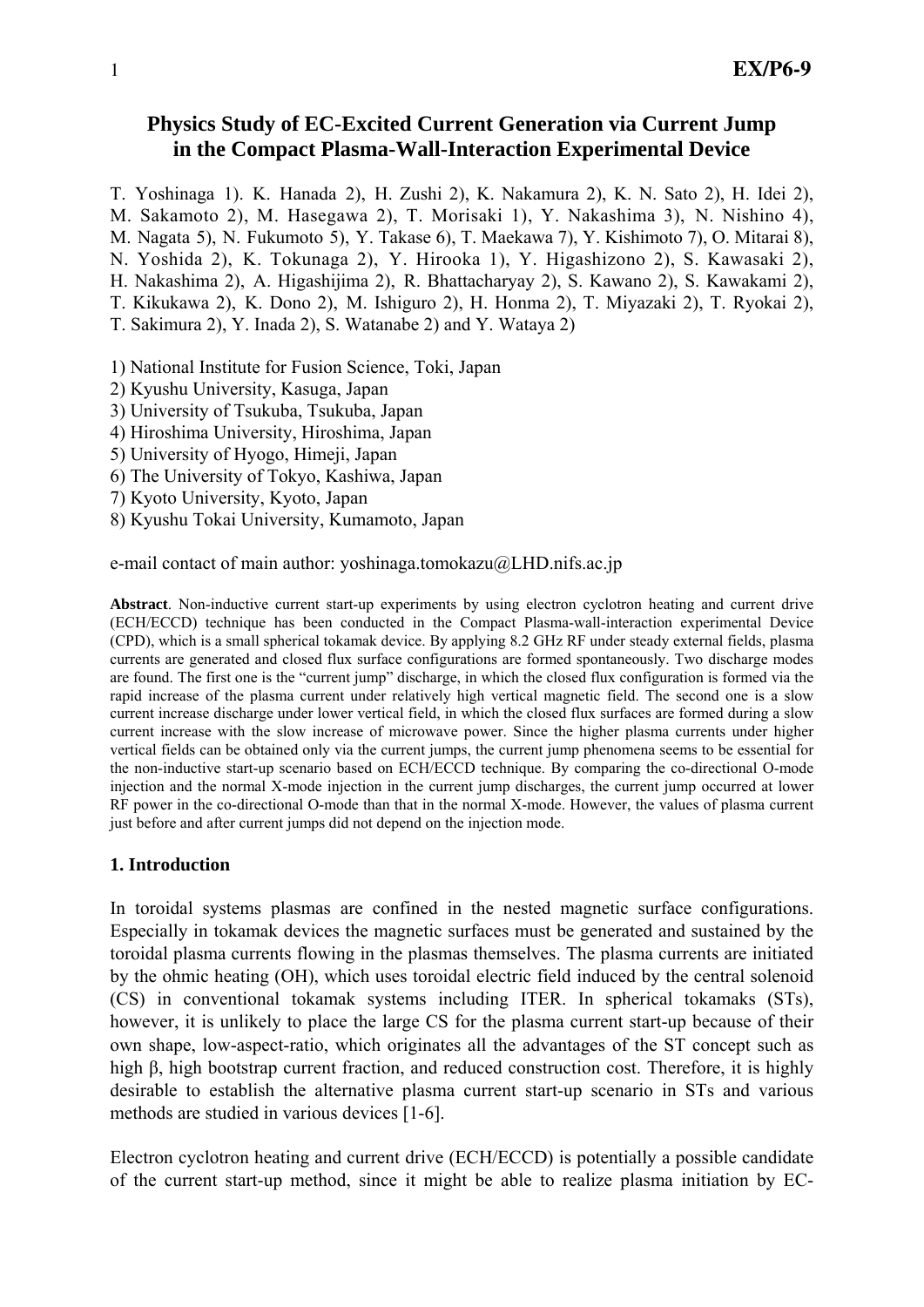

*FIG. 1: The Schematics of CPD.*

resonance (ECR) breakdown, current initiation and current ramp-up simultaneously by injecting microwaves from small antennas remote from the core plasma region. Recently, the "current jump" phenomena, which is a spontaneous increase of the plasma current accompanying the change of the field topology from the externally-applied open field structure to the closed flux structure, have been observed widely in EC-heated toroidal plasmas [1,4,7,8]. Moreover, further current ramp-up was also realized by increasing the external vertical field for toroidal equilibrium after the current jump in the LATE device [4]. While all these results suggest that the EC-based start-up scenario attractive, further understandings about current jump physics must be necessary to establish this scenario. The drastic and complex transitions must arise both in toroidal equilibrium conditions and particle confinements during the current jump phase. In this paper, we will present the results of the experiments conducted in the Compact Plasma-wall-interaction experimental Device (CPD) related to the current jump phenomena. In section 2, experimental setup is described. The experimental results are presented and discussed in section 3, and summarized in section 4.

## **2. Experimental Setup**

Figure 1 shows the schematic of CPD. Both of the inner diameter and the height of the stainless-steel vacuum vessel are 1.2 m. The center post, whose outer diameter is 0.22 m, encloses four turns of toroidal field coils and CS. Around the mid-plane, it is covered by four pieces of quarter round tungsten-coated shield, the outer diameter and the height of which are 0.255 m and 0.3 m, respectively. There are three sets of vertical field coils (PF17, PF26 and PF35), which can be driven separately by the pre-programmed power supplies. The rotating drum limiter (RL) is installed for the active wall conditionings [9]. The RL head is placed at  $R = 0.48$  m in the experiments.

Microwave at 8.2 GHz from 8 klystrons is transmitted separately to the eight rectangular waveguide antennas and injected from the weak field side. Four antennas are placed for the injection of the wave vector normal to the field line and of the electric field inclined at 22.5° to the vertical (Z) axis (we call this mode "X-mode" for simplicity). The remaining four antennas are used for the injection of the "O-mode", which has the electric field orthogonal to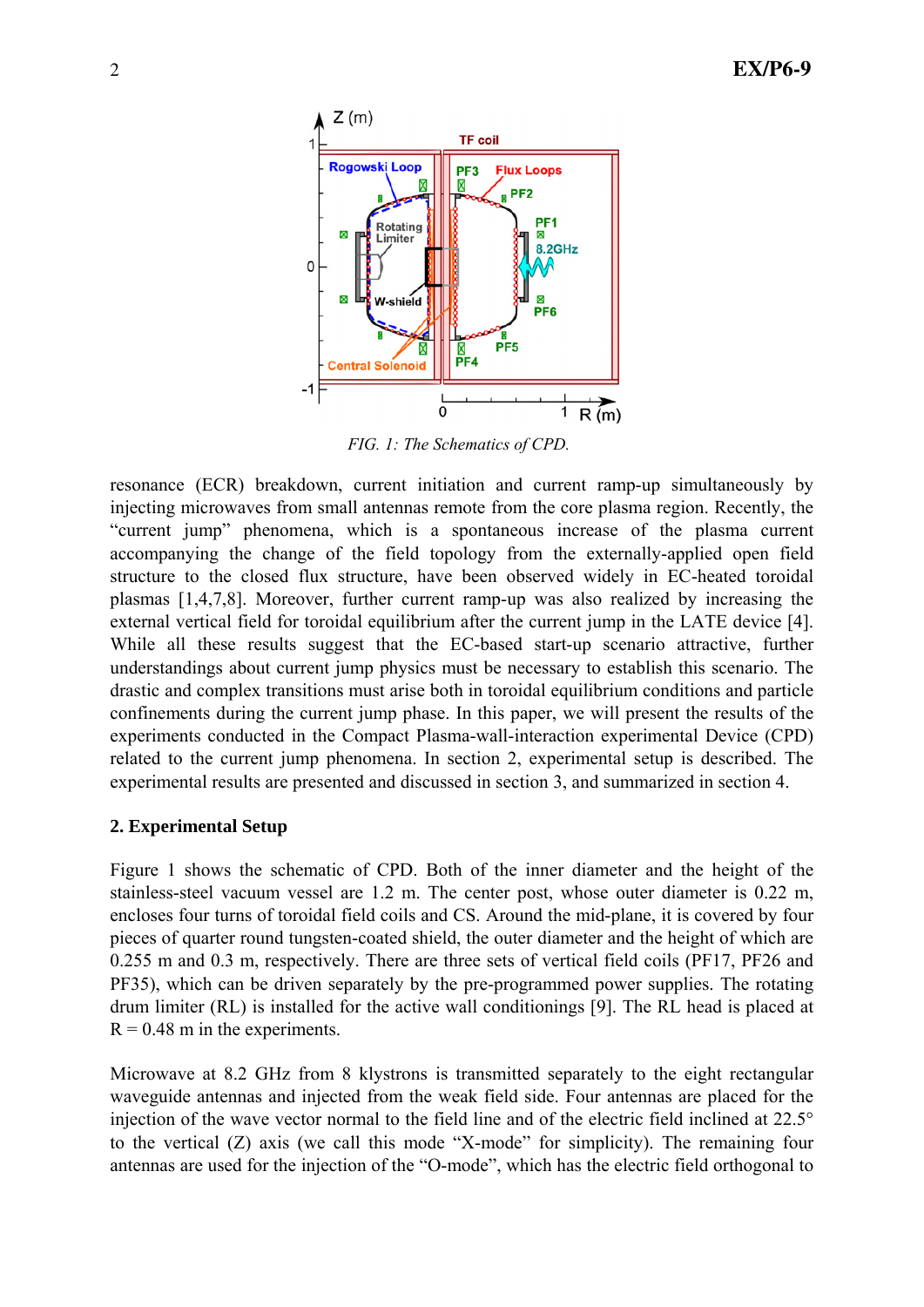the X-mode. The waves in O-mode can be injected tangentially by the movable reflectors. The working gas is hydrogen. It is introduced into the vessel prior to the microwave injection. The typical filling gas pressure is  $\sim 10^{-3}$  Pa.

Plasma current is measured by the Rogowski coil installed on the vessel inner wall. Magnetic flux profiles are estimated from the 45 flux loop signals by using a similar technique to that mentioned in [10]. In addition, a lithium (Li) sheet beam imaging technique for density profile measurement [11,12], a Hα-filtered high-speed (1 ms) camera [13], and an ultra-highspeed (25 μs) camera are used to monitor the plasma shapes. Adding to these imaging diagnostics, 140 GHz interferometry, 6 - 20 GHz reflectometry, directional electrostatic probe diagnostics and spectroscopic measurements on Hα and OII lines are conducted. Hα line intensity is monitored along two lines of sight: one is a tangential chord which looks at the RL head tangentially on the mid-plane, and the other is a oblique chord which looks down at the lower part of the CS from the top port. The OII chord looks at the CS radially on the midplane.

#### **3. Experimental Results**

Two patterns of discharges are found in the CPD experiments. One is the current jump discharge, which are obtained under the relatively high vertical field (Bv  $\geq$  3 x 10<sup>-3</sup> T). Figure 2 (a) - (e) shows a typical waveform of the discharge with current jump under a weakly mirror-shaped vertical field [see Fig. 2 (f)] with n (decay index) = 0.1 at  $Bv = 3.9 \times 10^{-3}$  G



*FIG. 2. Typical current jump discharge. (a) RF power, (b) plasma current and vertical field, (c) Hα line intensity on the oblique chord, (d) Hα line intensity on the tangential chord, and (e) OII line intensity on the radial chord. (f) - (h) Poloidal flux surfaces of (f) the externally applied vertical field, (g) just before current jump (t ~ 0.145 s) and (h) just after current jump (t ~ 0.17 s). (i), (j) Ha-filtered images just before (t = 0.153 s) and after (t = 0.157 s) the current jump.*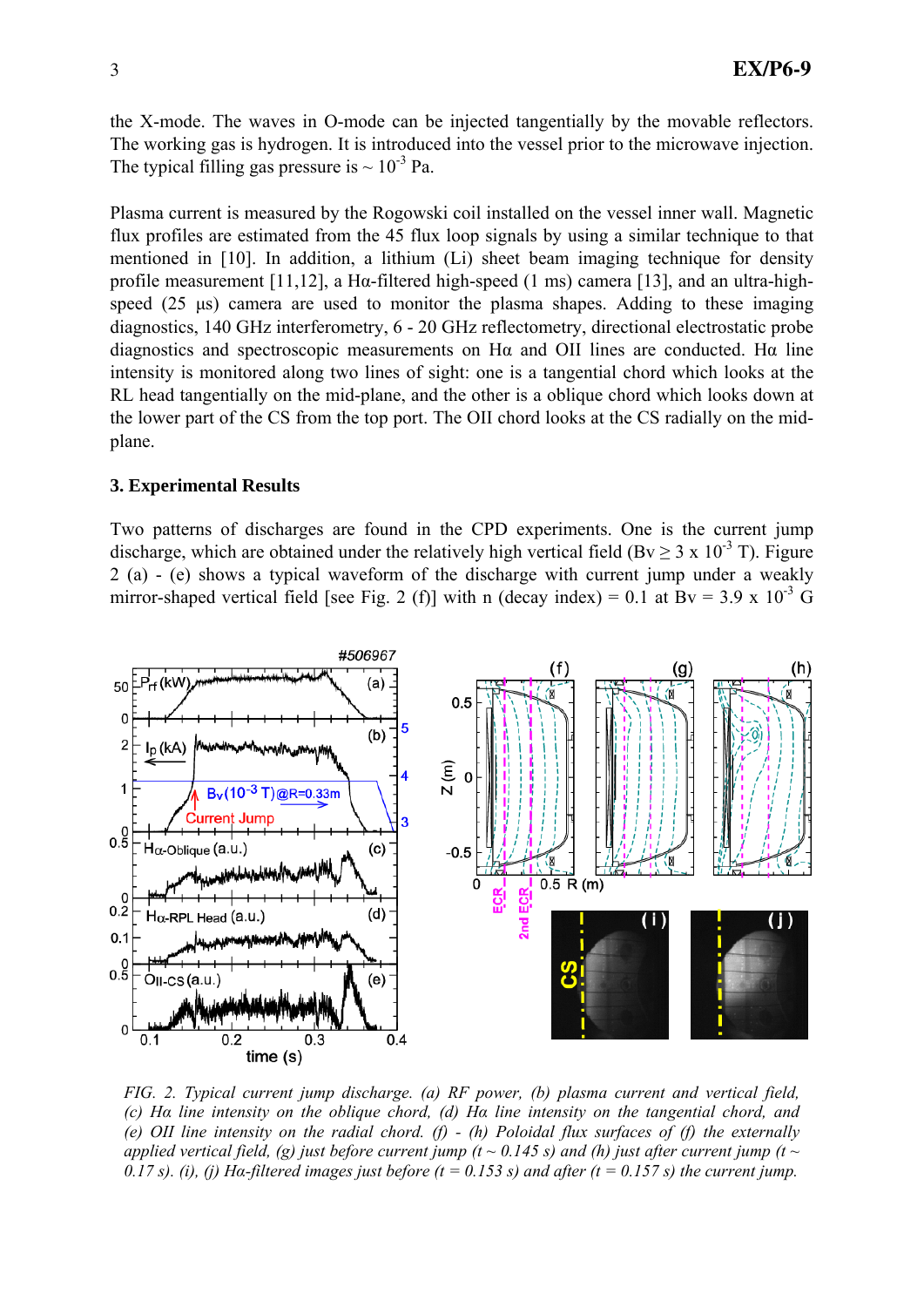(both at R = 0.33 m). During the low microwave power ( $\sim$  1 kW) injection phase before t = 0.12 s, a thin cylindrical plasma is generated on the EC resonance (ECR) layer ( $B = 0.29$  T) at  $R = 0.19$  m. When Prf starts to increase slowly at  $t = 0.12$  s, plasma current (Ip) also starts to increase with Prf as shown in Fig. 2 (a) and (b). When Ip reaches  $\sim$  1 kA under Prf = 50 kW at  $t = 0.154$  s, Ip turns into a rapid increase (current jump) and reaches  $\sim 2$  kA in  $\sim 3$  ms. After this current jump, Ip becomes constant until Prf starts to decrease at  $t \sim 0.32$  s. Magnetic analysis shows that the open magnetic field structure just before current jump [Fig. 2 (g)] changes into the upward-shifted closed flux surface configuration during the current jump phase, as shown in Fig. 2 (h). The topological change coincides with the change in the Hαfiltered images as shown in Fig. 2 (i) and (j). The stepwise increase of H $\alpha$  signal on the tangential chord is observed concurrently with the current jump as shown in Fig. 2 (d). This may reflect the radial enlargement of the plasma loop. The oblique Hα line and the radial OII line [Fig. 2 (c) and (e)] also suggest the topological change. The sheet Li beam measurement also confirms that the closed flux configurations are formed by the current jumps [12]. Moreover, it shows that the electron density exceeds the cutoff density of the incident ECwave (8.3 x  $10^{17}$  m<sup>-3</sup>). This suggests that the electron Bernstein wave heating is taking place.

In Fig. 3, the other discharge pattern under a lower Bv field (Bv = 2.9 x 10<sup>-3</sup> T) with n = 0.32 [see Fig. 3 (f)] are shown. In this discharge pattern, Ip slowly increases with increase of Prf, and current jump is not clearly observed as shown in Fig. 3 (a) and (b). Stepwise increases in the tangential Hα and the radial OII line intensities, which may be related with the topological change from open to closed structure, are observed at  $t \sim 0.14$  s [see Fig. 3 (d) and (e)]. The magnetic analysis showed that the closed flux surfaces are formed during this period as shown in Fig. 3 (g) and (h). While the change of the H $\alpha$ -filtered image is very little in shape, the drastic increase of the intensity is observed as shown in Fig. 3 (i) and (j), and may indicate



*FIG. 3. Discharge without current jump. (a) Prf, (b) Ip and Bv, (c) Hα on the oblique chord, (d) Hα on the tangential chord and (e) OII on the radial chord. (f) – (h) Poloidal flux structure of (f) the external field, (g) the field at*  $t \sim 0.135$  *s and (h) at*  $t \sim 0.16$  *s. (i), (j) The corresponding H* $\alpha$  *images (i) at t = 0.138 s and (j) at t = 0.146 s.*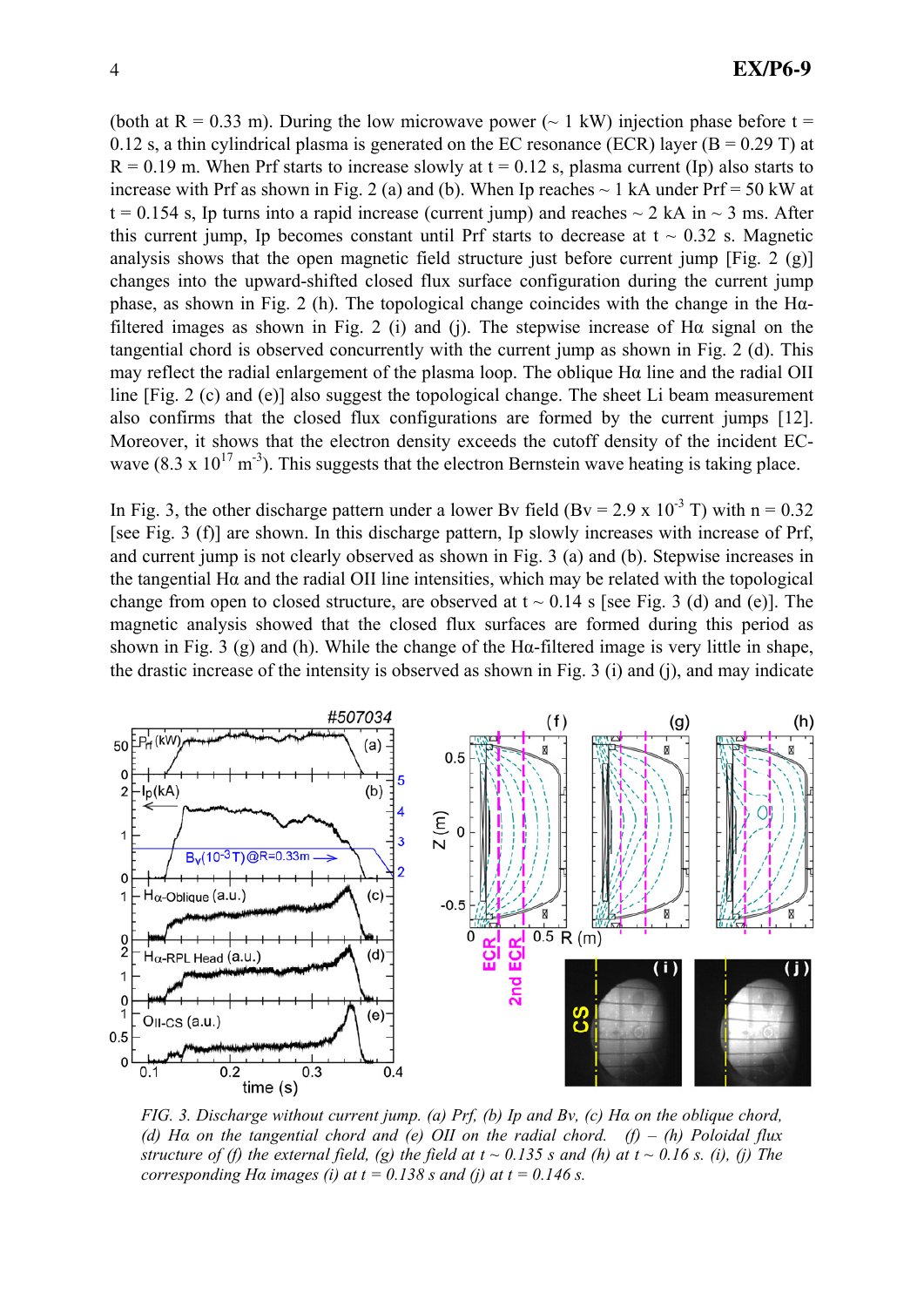

*FIG. 4. Achieved Ip under various Bv fields. FIG. 5. Transient Ip vs. Prf in the* 

*discharges with and without current jump (CJ). For CJ discharges, co-directional O-mode and normal X-mode are plotted.* 

 $P_{rf}$  (kW)

30

40

CJ, Co-O-mode

CJ, normal X-mode w/o CJ, O & X mixed

50

60

70

the improvement of confinement by the formation of the closed flux surfaces. Larger LCFS structure with a suppressed vertical shift compared to the discharge in Fig. 2 is suggested by both the magnetic analysis and the Hα image. This may be because of the external Bv field with a somewhat stronger n as shown in Fig. 3 (f).

 $\overline{2}$ 

0

 $p(kA)$ 

Current Jump

 $\overline{10}$ 

 $\overline{20}$ 

The values of Ip obtained under various By fields with  $Prf \le 60$  kW are plotted in Fig. 4. The maximum Ip under each given Bv tend to increase linearly with Bv. The ratio of increments in Ip and in By is  $dD/dBv \sim 0.08$  kA/G, which is roughly similar to that obtained in the same scale STs, LATE and TST-2 [7,8]. Relatively high Ip  $(≥ 2 kA)$  can be achieved only via current jumps under relatively high Bv ( $\geq 3 \times 10^{-3}$  T). Without current jump, Ip saturates at  $\sim$ 1.7 kA in this Bv range. This shows that the current jump is essential to achieve the higher Ip under the higher By in the EC-based start-up scenario. Under lower By ( $\leq 3 \times 10^{-3}$  T) fields, on the other hand, Ip can reach the proportional level to Bv by the slow increase with Prf. Some toroidal equilibrium condition may determine the achievable Ip.

Figure 5 shows the transient values of Ip plotted against the transient Prf in the discharges with and without current jump. For the current jump discharges, the co-directional O-mode injection and the normal X-mode injection are compared under the same Bv field condition with the discharge shown in Fig. 2 (Bv = 3.9 x  $10^{-3}$  T and n = 0.1 at R = 0.33 m). The co- Omode injection turned out to be more effective than the normal X-mode, in the sense that the threshold level of Prf, at which the current jump starts, is lower in the co-directional O-mode (Prf  $\sim$  20 - 23 kW) than in the normal X-mode (Prf  $\sim$  26 - 29 kW). Meanwhile, the value of Ip just before current jump is almost identical in both modes. This suggests that the critical parameter for current jump occurrence should be Ip itself and therefore the poloidal magnetic field structure. The current generation mechanism in the current jump phase may be related to this, since the mechanism is considered to be originated from the asymmetric confinement of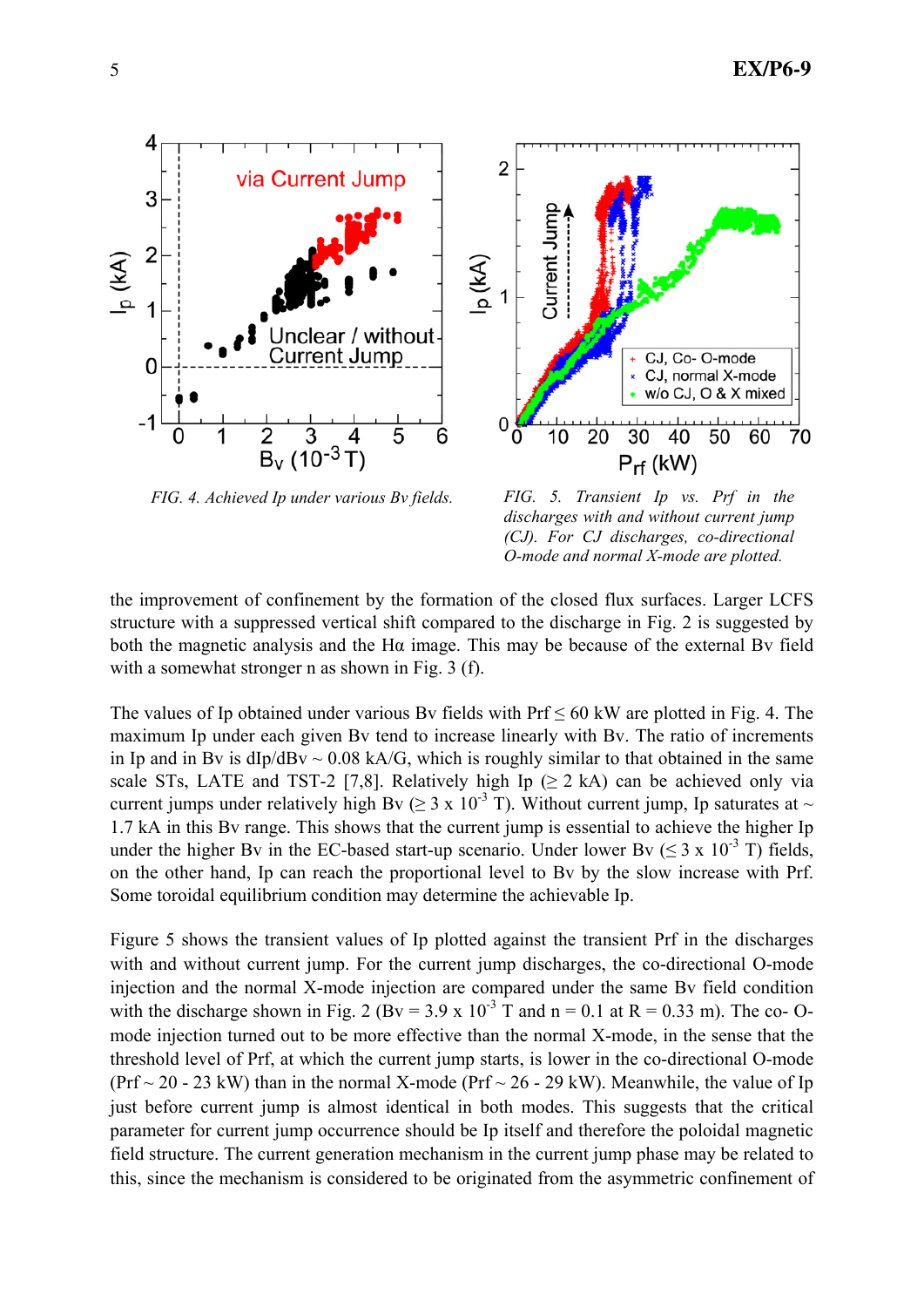fast electrons in the velocity space [7,14], which depends on the magnetic field structure. The characteristics of Ip vs. Prf is similar between the two modes before current jump, while the co- O-mode is slightly more effective than the normal X-mode. Moreover, the case without current jump which is shown in Fig. 3 (Bv = 2.9 x 10<sup>-3</sup> T and n = 0.32 at 0.33 m) also has the similar characteristics when Prf is low  $(\leq 20 \text{ kW})$ . It is understood that the plasma current under such open field configuration is generated by the pressure-driven-current mechanism [15]. Since Ip is proportional to the plasma pressure, linear increase of Ip with Prf may be related to the linear increase of electron pressure with Prf under open configuration.

By comparing the discharges with and without current jump, current jump discharge turned out to be advantageous since higher Ip can be achieved with lower Prf injection. The difference between these two discharge modes might arise from the current generation mechanism. Under lower Bv fields, the pressure-driven-current can be large since it is inversely proportional to Bv [15], and might become dominant. In this situation, it may be necessary to increase Prf in order to raise the electron pressure and Ip to the proportional level to the external Bv. Meanwhile, asymmetric confinement mechanism might become dominant since higher energy electrons can be confined and the pressure-driven-current becomes lower under higher Bv fields. When the poloidal field structure is deformed to a certain level by the self-field of the pressure-driven-current, the energetic electrons in the current-carrying direction become confined, then the current jump may be turned on. The RF power in this situation is required only to raise the electron pressure to the level that the deformations of the external Bv fields by the self-field of the pressure-driven-current can enhance the confinement asymmetry. The value of Prf for this may be lower than that required to form closed field equilibria under lower Bv fields.

# **4. Summary**

Non-inductive current generation and formation of closed flux configuration are demonstrated in CPD. There are two patterns of discharge: one is the current jump discharge under relatively higher By field ( $\geq 3 \times 10^{-3}$  T), and the other is the discharge with slow current increase under lower By field ( $\leq 3 \times 10^{-3}$  T). Current jump discharge turned out to be effective in achieving the higher Ip ( $> 2$  kA) under the higher By with relatively low Prf ( $\sim 20$  - 30 kW) injection compared to the slow increase discharge. The threshold Prf level, at which the current jump starts, became lower in the co-directional O-mode injection than in the normal X-mode injection.

The threshold Prf level for current jump occurrence might be related to the RF power density, since it may be related to the poloidal field deformation by the pressure-driven-current, which is proportional to the plasma pressure. According to the results in CPD, the critical power density becomes  $\sim 25$  kW/m<sup>3</sup>. In the Q-shu University Experiment with Steady State Spherical Tokamak (QUEST) [16], which is a double-sized ST and starts to operate this year, the power density becomes similar to this value when  $Prf \sim 200$  kW is injected. This is the typical level in the QUEST experimental plan. Moreover, EC-wave launching system based on the phased-array-antenna technique [17], which enables wave injection in arbitral modes and angles, will be installed aiming the effective electron Bernstein wave heating and current drive.